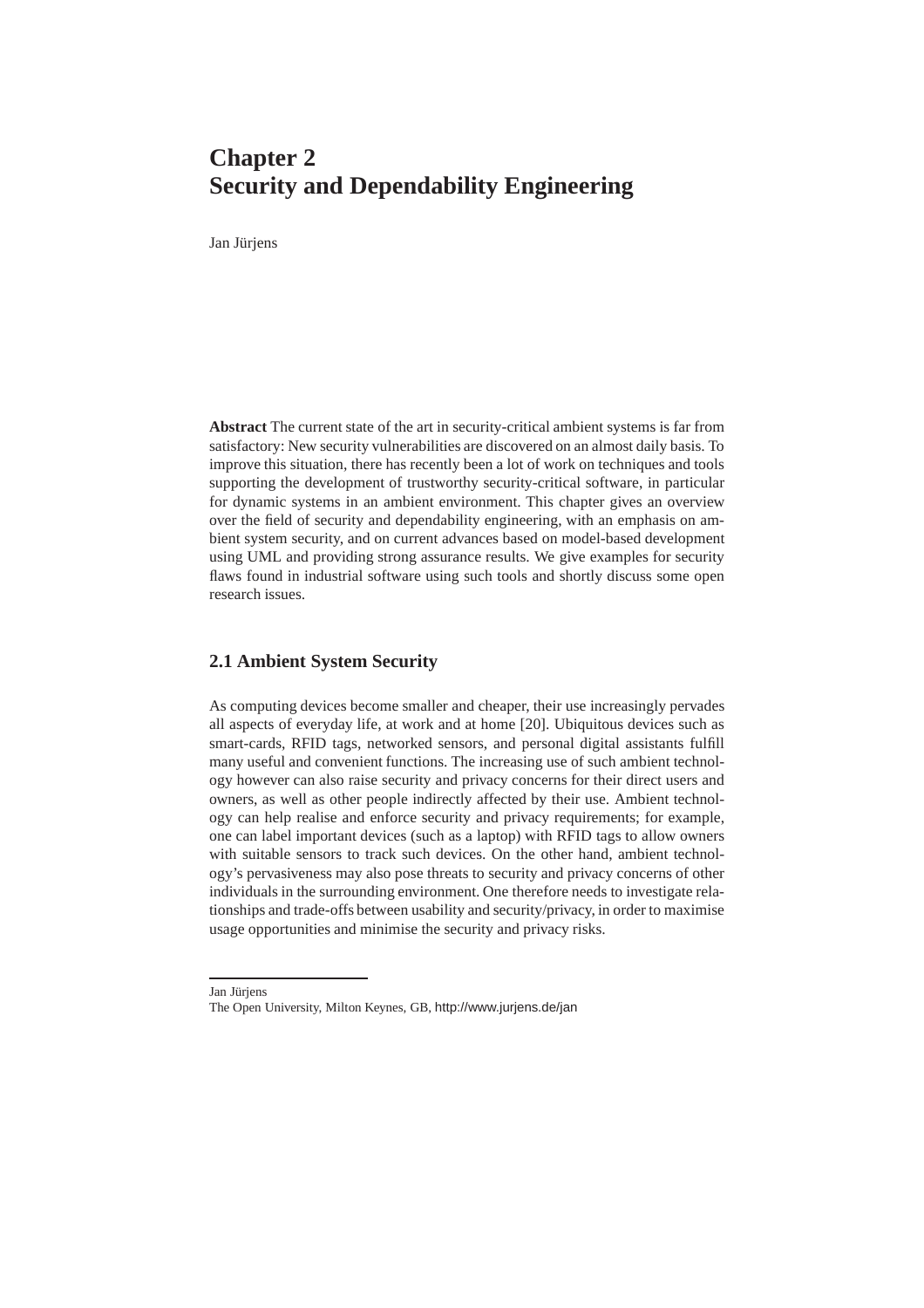

Fig. 2.1 Secure system lifecycle [66]

Specifically, one needs to develop techniques and tools that ensure continuing compliance to security requirements for pervasive systems, to investigate security issues that may arise in such environments, and how these might be dealt with using available security technology. In particular, one needs to investigate a notion of *adaptive security* in this context, which includes for example questions such as whether security mechanisms may have to adapt to the exact location of an individual in an office building (in the sense of *context-dependent* or *location-based* security). Another aspect of this topic is the pervasive interfaces between the human users and the computers, and on how to integrate these with the adaptive security mechanisms in a secure way.

Security requirements elicitation for ambient devices like smart cards or RFID tags is difficult since they are characterized by limited resources, high mobility and (desired) high security level in spite of untrusted environment. Also, such a device has to adapt itself to application requirements or modification of its environment. In other words they must withstand longevity. In order to cope with change one needs to define a system that is essentially autonomic and self-adjusting. For example, one can design a system that is self-aware in order to realize that the environment is changing, and self-adjusting, to be able to account for it. It should have mechanisms to ensure that the program functions correctly during and after adaptations. Because of the inherent higher complexity, this is particularly difficult to achieve for adaptive software. There is an additional challenge: requirements themselves might change.

*Problems:* Attacks against computer networks, which the infrastructures of modern society and modern economies rely on, cause substantial financial damage. Due to the increasing interconnection of systems, such attacks can be waged anonymously and from a safe distance. Thus networked computers need to be secure. The high-quality development of security-critical systems is difficult. Still, many systems are developed, deployed, and used over years that contain significant security weaknesses.

*Causes:* While tracing requirements during software development is difficult enough, enforcing security requirements is intrinsically subtle, because one has to take into account the interaction of the system with motivated adversaries that act independently. Thus security mechanisms, such as security protocols, are notoriously hard to design correctly, even for experts. Also, a system is only as secure as its weakest part or aspect. Security is compromised most often not by breaking dedicated mechanisms such as encryption or security protocols, but by exploiting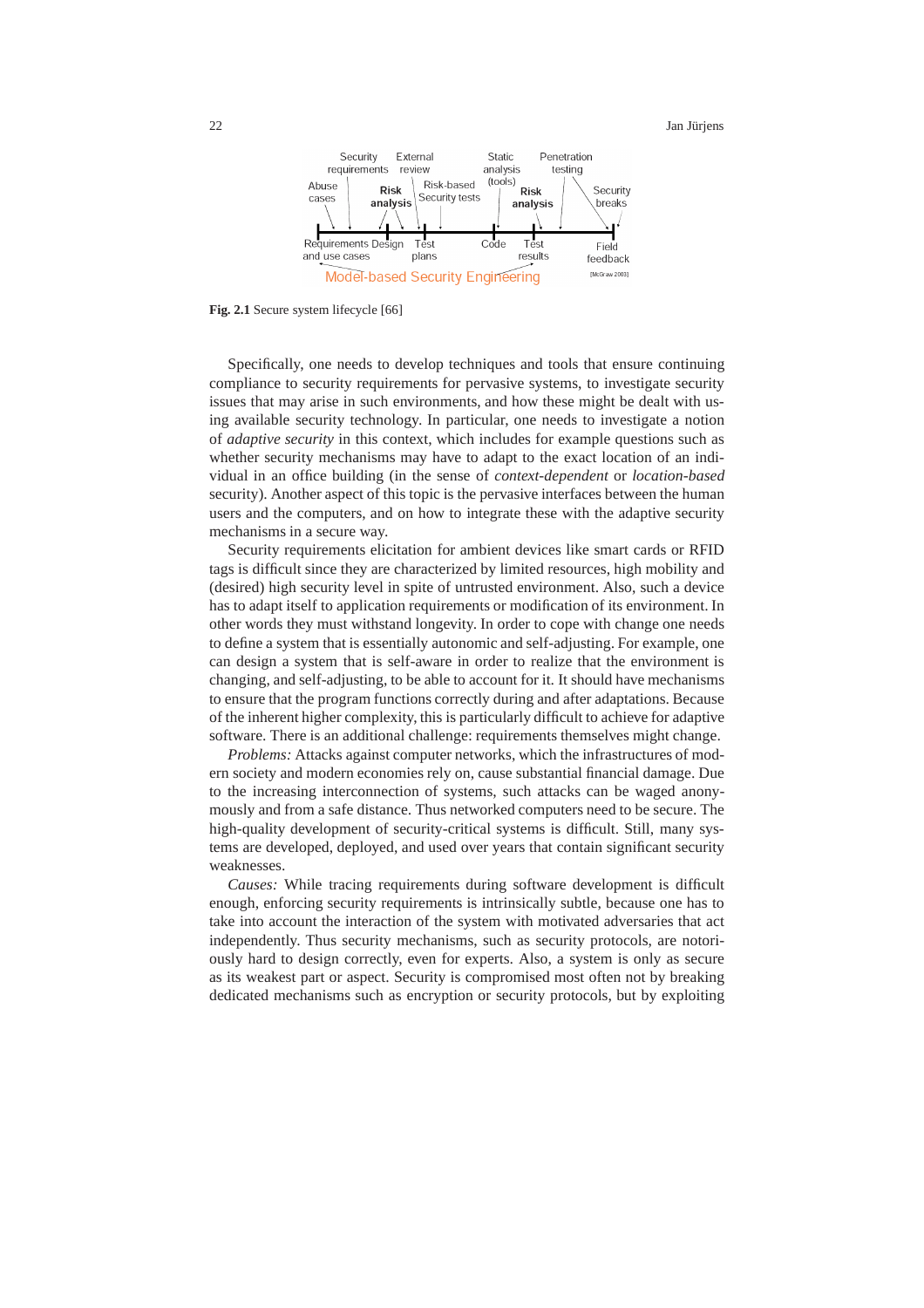

**Fig. 2.2** Secure system layers

weaknesses in the way they are being used [4]. Thus it is not enough to ensure correct functioning of security mechanisms used. They cannot be "blindly" inserted into a security-critical system, but the overall system development must take security aspects into account in a coherent way [75]. In fact, according to [78], 85% of Computer Emergency Response Team (CERT) security advisories could not have been prevented just by making use of cryptography. Building trustworthy components does not suffice, since the interconnections and interactions of components play a significant role in trustworthiness [78].

*State of the Art in Practice:* In practice, the traditional strategy for security assurance has been *penetrate and patch*: It has been accepted that deployed systems contain vulnerabilities. Whenever a penetration of the system is noticed and the exploited weakness can be identified, the vulnerability is removed. Sometimes this is supported by employing friendly teams trained in penetrating computer systems, the so-called "tiger teams". However, this approach is not ideal: Each penetration using a new vulnerability may already have caused significant damage, before the vulnerability can be removed. It would thus be preferable to consider security aspects more seriously in earlier phases of the system life-cycle, before a system is deployed, or even implemented, because late correction of requirements errors costs up to 200 times as much as early correction [16]. Also, security concerns must inform every phase of software development, from requirements engineering to design, implementation, testing, and deployment, and academic approaches trying to improve the security during development should be tightly integrated with software development approaches already used in industry [22].

Some other challenges for using sound engineering methods for secure systems development exist. For example, the boundaries of the specified components with the rest of the system need to be carefully examined, for example with respect to implicit assumptions on the system context [34]. Lastly, a more technical issue is that formalized security properties are not in all approaches preserved by refinement, which is the so-called *refinement problem*. Since an implementation is necessarily a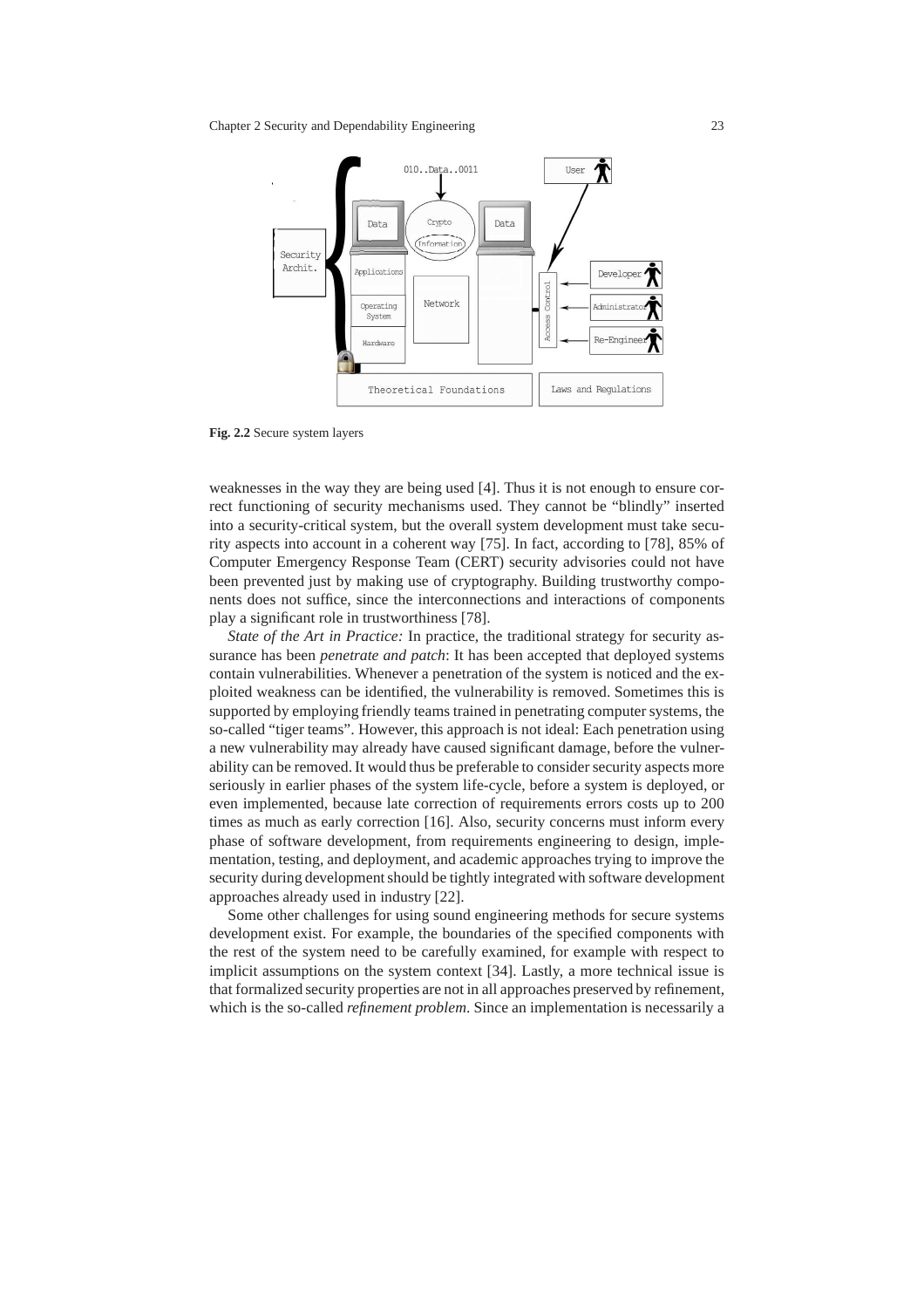refinement of its specification, an implementation of a secure specification may, in such a situation, not be secure, which is clearly undesirable.

A truly secure software engineering approach thus needs to take both dimensions of the problem into account:

- it needs to integrate the different system lifecycle phases (cf. Fig. 2.1),
- it also needs to take into account the different architectural levels of abstraction of a security-critical system (cf. Fig. 2.2) in a demonstrably sound, trustworthy, and cohesive way.

This is certainly a very challenging task that will still pose some highly interesting scientific challenges until it may be finally achieved.

### **2.2 Current Advances**

In this section, we give an overview on some approaches for secure software engineering, with an emphasis on model-based development using UML. Since the area of secure software engineering has grown quickly over the last few years, we cannot hope to give a complete overview but just present some examples which we believe to be representative (although this is necessarily a personal judgement). We will in particular explain how the research developed within the SERENITY project fits within the wider context (cf. [63]).

Of course, there are also approaches for secure software engineering outside of or predating model-based development with UML (cf. for example [75, 24, 61, 78, 22, 4] for some examples and overviews), but because of space restrictions, we cannot consider those in detail here.

### *2.2.1 Model-based Development*

Generally, when using model-based development (Fig. 2.3a), the idea is that one first constructs a model of the system. Then, the implementation is derived from the model: either automatically using code generation, or manually, in which case one can generate test sequences from the model to establish conformance of the code regarding the model. The goal is to increase the quality of the software while keeping the implementation cost and the time-to-market bounded. For security-critical systems, this approach allows one to consider security requirements from early on in the development process, within the development context, and in a seamless way through the development cycle: One can first check that the system fulfills the relevant security requirements on the design level by analyzing the model and secondly that the code is in fact secure by generating test sequences from the model. However, one can also use the security analysis techniques and tools within a traditional software engineering context, or where one has to incorporate legacy systems that were not developed in a model-based way. Here, one starts out with the source code. One then extracts models from the source code, which can then again be analyzed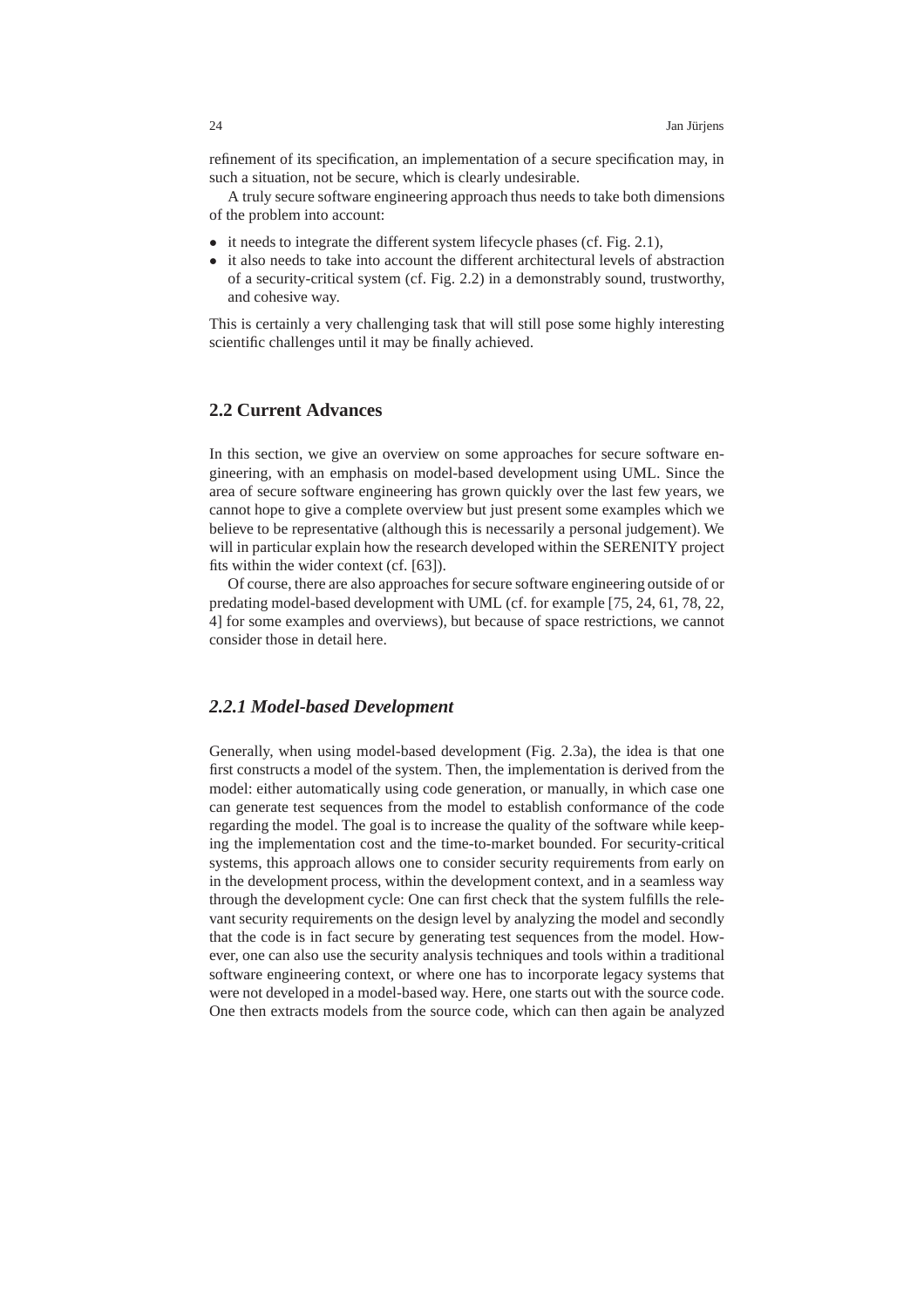

**Fig. 2.3** a) Model-based Security Engineering; b) Model-based Security Tool Suite

against the security requirements. Using model-based development, one can also incorporate the configuration data (such as user permissions) in the analysis, which is very important for security but often neglected.

For example, in the Model-based Security Engineering (MBSE) approach based on the UML extension UMLsec, [47, 50, 51], recurring security requirements (such as secrecy, integrity, authenticity and others) and security assumptions on the system environment, can be specified either within a UML specification, or within the source code (Java or C) as annotations (Fig. 2.3b). This way we encapsulate knowledge on prudent security engineering as annotations in models or code and make it available to developers who may not be security experts. The UMLsec extension is given in form of a UML profile using the standard UML extension mechanisms. *Stereotypes* are used together with *tags* to formulate the security requirements and assumptions. *Constraints* give criteria that determine whether the requirements are met by the system design, by referring to a precise semantics of the used fragment of UML. The security-relevant information added using stereotypes includes security assumptions on the physical level of the system, security requirements related to the secure handling and communication of data, and security policies that system parts are supposed to obey. The semantics for the fragment of UML used for UMLsec is defined in [50] using so-called *UML Machines*, which is a kind of state machine with input/output interfaces similar to Broy's Focus model, whose behavior can be specified in a notation similar to that of Abstract State Machines (ASMs), and which is equipped with UML-type communication mechanisms. On this basis, important security requirements such as secrecy, integrity, authenticity, and secure information flow are defined.

After an early paper on the UML extension UMLsec for secure software development [46], a number of approaches have been developed each targeted at certain facets of model-based development of security-critical systems using UML, several of them initially presented at the workshop series CSDUML (Critical Systems Development using Modeling Languages).

*Security requirements modeling:* [26] proposes a method determining role-based access rights. Use cases are extended with rights specifications and the rights of a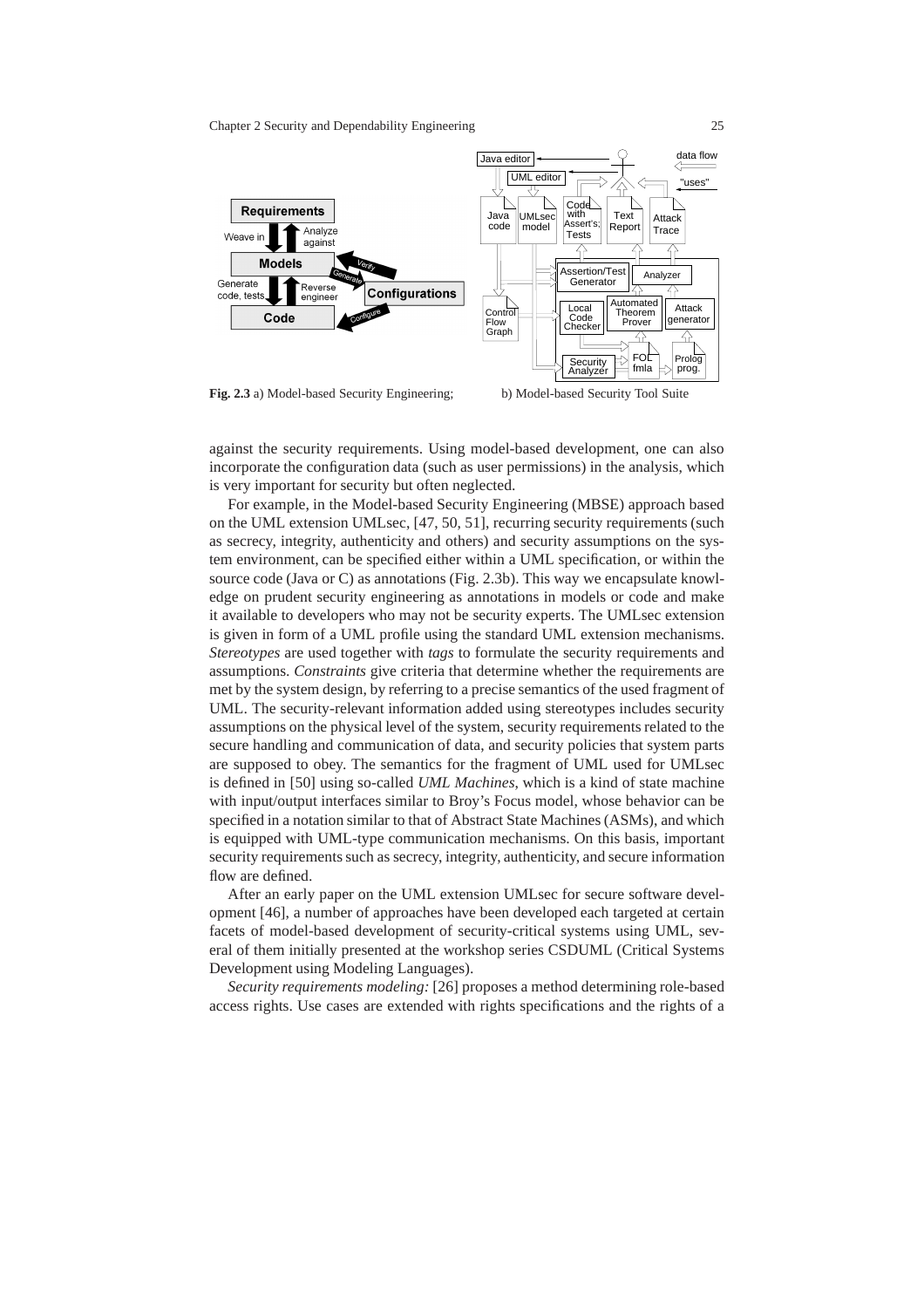role are derived from the use cases. The method thus enforces the design principle of least privilege. [19, 37] formulates a vision for the requirements engineering community towards providing a "bridge between the well-ordered world of the software project informed by conventional requirements and the unexpected world of anti-requirements associated with the malicious user". [32, 33, 64] proposes an extension of the i\*/Tropos requirements engineering framework to deal with security requirements. The Tropos Requirements Engineering methodology is also extended to cover security aspects in [69]. [80] presents an approach to eliciting security requirements using use cases which extends traditional use cases to also cover misuse. [70] uses a combination of UMLsec and Tropos to get a transition from the security requirements to the design phase. [85] presents an executable misuse case modeling language which allows modelers to specify misuse case scenarios in a formal yet intuitive way and to execute the misuse case model in tandem with a corresponding use case model. [91] presents an approach for the transformation of security requirements to software architectures. [6] discuss the use of requirements-engineering techniques in capturing security requirements for a Grid-based operating system. [25] examines how conceptual modeling can provide support for analyzing security trade-offs, using an extension to the i\* framework. [29] presents an approach which integrates security and usability into the requirements and design process, based on a development process and a UML meta-model of the definition and the reasoning over the system's assets.

*Security patterns:* [90] proposes a UML based method that enables developers to specify several candidate system behaviors that satisfy the security requirements, using patterns, and shows an application of the method to a real implemented system, the Environmentally Conscious Product (ECP) design support system. A methodology to build secure systems using patterns is presented in [27]. A main idea in the proposed methodology is that security principles should be applied at every stage of the software lifecycle and that each stage can be tested for compliance with those principles. Another basic idea is the use of patterns at each stage. A pattern is an encapsulated solution to a recurrent problem and their use can improve the reusability and quality of software. [74] compares several security patterns to be used when dealing with application security.

*SERENITY:* The SERENITY approach is based on the notion of Security and Dependability Patterns [63]. They include a functional description of the proposed security solution, a semantic description of the security requirements addressed by it, and descriptions of the assumptions on the context in which the pattern can be used.

*Automated security verification:* So far only few of the UML based approaches for secure software development come with automated tools to formally verify the UML design for the relevant security requirements. One of these is again the UMLsec approach. The UMLsec tool-support (cf. Fig. 2.3a) can be used to check the constraints associated with UMLsec stereotypes mechanically, based on XMI output of the diagrams from the UML drawing tool in use [49, 84, 51, 55]. They generate logical formulas formalizing the execution semantics and the annotated security requirements. Automated theorem provers and model checkers automatically establish whether the security requirements hold. If not, a Prolog-based tool auto-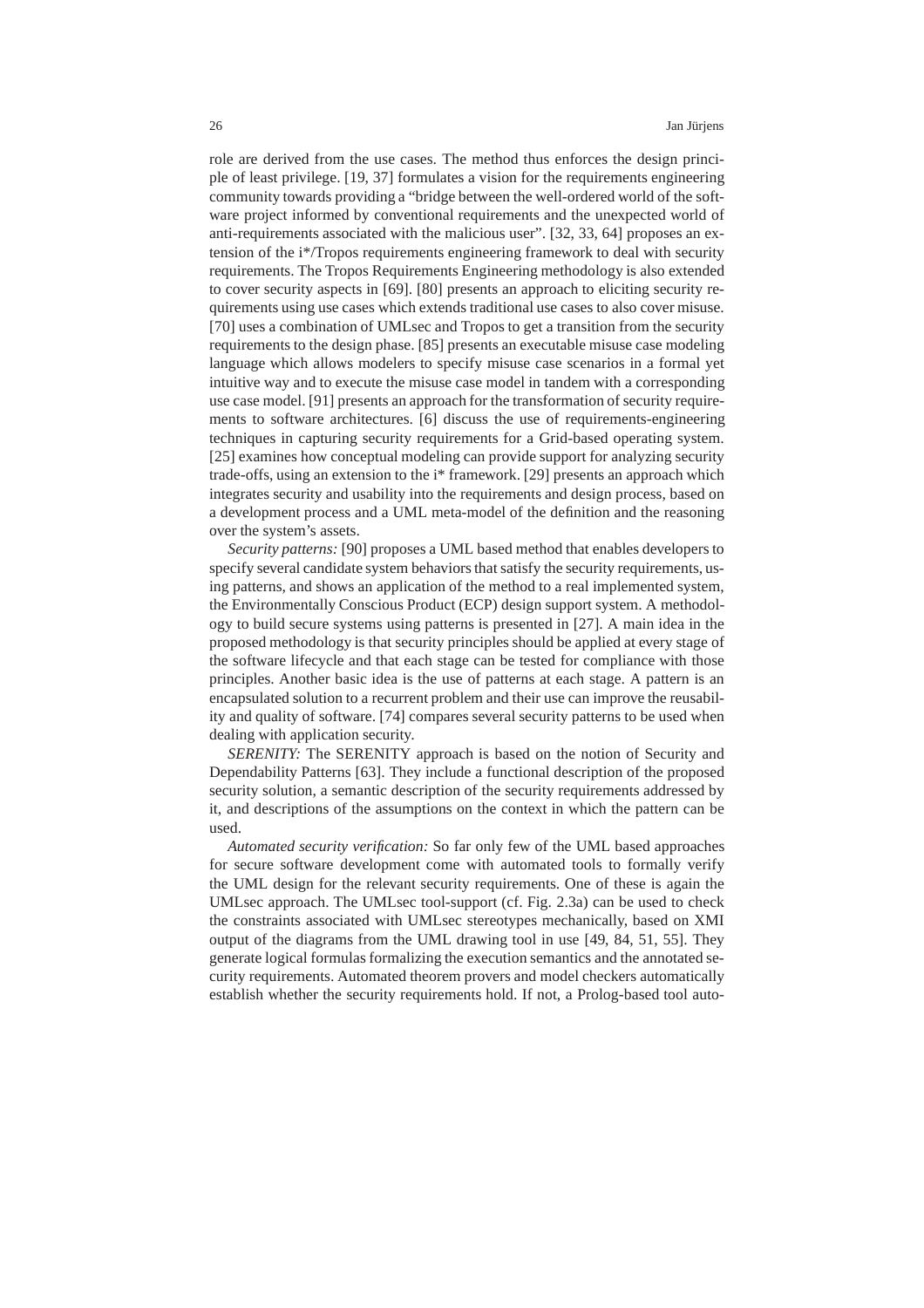#### Chapter 2 Security and Dependability Engineering 27

matically generates an attack sequence violating the security requirement, which can be examined to determine and remove the weakness. Since the analysis that is performed is too sophisticated to be done manually, it is also valuable to security experts. There is also a framework for implementing verification routines for the constraints associated with the UMLsec stereotypes. Thus advanced users of the UMLsec approach can use this framework to implement verification routines for the constraints of self-defined stereotypes.

Other approaches for verifying UML models for security properties emerge. For example, [7] explains an approach in which queries about properties of an RBAC policy model are expressed as formulas in UML's Object Constraint Language and evaluated over the metamodel of the security-design language, based on the rewriting logic Maude. Also, [81] presents a tool for verifying UML class and state machine diagrams against linear temporal logic formulas using Spin, which is planned to be applied to security properties.

*Model construction and development:* Having a formally based design notation allows one to precisely formulate and investigate non-trivial questions that need to be solved to enable trustworthy secure software development. For example, to support stepwise development, it has been shown that within UMLsec, secrecy, integrity, authenticity, and secure information flow are preserved under refinement and the composition of system components (under suitable assumptions) [50]. Similarly, it has been shown that layering of security services (such as layered security protocols) is sound, again only under certain assumptions. The same applies to the application of security design patterns, or the use of aspect-oriented modeling techniques. Related approaches have been reported in [77, 76].

*SERENITY:* To support the Security and Dependability Patterns used in the project, the SERENITY approach also provides Security and Dependability Schemes which allow the users to combine existing security solutions to more complex ones [63]. This is supported by automated tools for classification, selection, and composition of security patterns.

*Aspect-Oriented Security Modeling:* [72, 41] propose to use aspect-oriented modeling for addressing access control concerns. Functionality that addresses a pervasive access control concern is defined in an aspect. The remaining functionality is specified in a so-called primary model. Composing access control aspects with a primary model then gives a system model that addresses access control concerns.

*Model-based Security Risk Assessment:* [23] uses UML for the risk assessment of an e-commerce system within the CORAS framework for model-based risk assessment. This framework is characterized by an integration of aspects from partly complementary risk assessment methods. It incorporates guidelines and methodology for the use of UML to support and direct the risk assessment methodology as well as a risk management process based on standards such as AS/NZS 4360 and ISO/IEC 17799. It uses a risk documentation framework based on RM-ODP together with an integrated risk management and system development process based on UP and offers a platform for tool inclusion based on XML. In another approach [9, 58] use UML for risk-driven security analysis which focusses on the assessment of risk and analysis of requirements for operational risk management.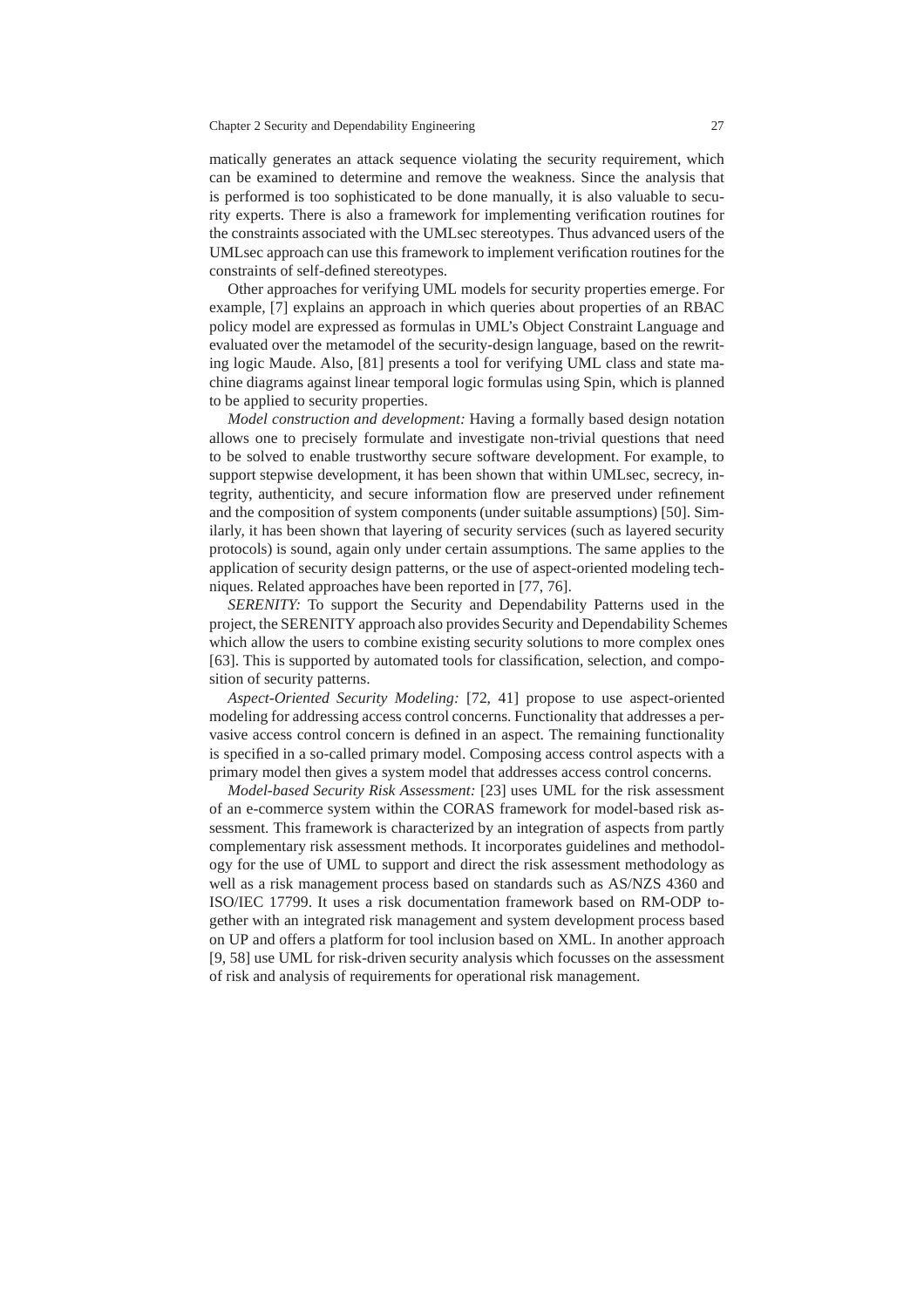*Secure business processes and Service-oriented architectures:* A business processdriven approach to security engineering using UML is presented in [62]. The idea is to use UML models in an approach centered on business processes to develop secure systems. A model-based security engineering approach for developing serviceoriented architectures is proposed in [21]. The approach is applied on a standard for service-oriented architectures from the Automotive domain (OSGi).

*Access control policies:* [10, 17] show how UML can be used to specify access control in an application and how one can then generate access control mechanisms from the specifications. The approach is based on role-based access control and gives additional support for specifying authorization constraints. [60, 59] demonstrate how to deal with access control policies in UML. The specification of access control policies is integrated into UML. A graph-based formal semantics for the UML access control specification permits one to reason about the coherence of the access control specification. An aspect-oriented approach to specifying access control in UML is presented in [93]. [67] presents an approach for the specification and refinement of access control rules, including proof rules for verifying that an access control policy is correctly implemented in a system, and preservation of access control by refinement of event systems.

*SECTET:* [3] presents usage scenarios for access control in contemporary healthcare scenarios and shows how to unify them in a single security policy model. Based on this model, the SECTET [2] framework for Model Driven Security is then specialized towards a domain-specific approach for healthcare scenarios, including the modelling of access control policies, a target architecture for their enforcement, and model-to-code transformations. [1] extends the SECTET approach to take into account operating system level and application level security mechanisms to realize security-critical application and services for healthcare scenarios.

*Health information systems:* There have been several approaches using UML for security aspects in developing health-care systems. [14] presents an approach based on formal models where security services can be integrated into advanced systems architectures enabling semantic interoperability in the context of trustworthiness of communication and co-operation to support application security challenges such as privilege management and access control. The approach covers domains, service delegation, claims control, policies, roles, authorisations, and access control. [65] presents an approach based on model-based design techniques and high-level modeling abstractions which provides a framework to rapidly develop, simulate, and deploy clinical information system (CIS) prototypes. It includes a graphical design environment for developing formal system models and generating executable code for deployment.

*Secure database design:* An approach to designing the content of a securitycritical database uses the Object Constraint Language (OCL) which is an optional part of the Unified Modeling Language (UML). More specifically, [28] presents the Object Security Constraint Language V.2. (OSCL2), which is based in OCL. This OCL extension can be used to incorporate security information and constraints in a Platform Independent Model (PIM) given as a UML class model. The information from the PIM is then translated into a Platform Specific Model (PSM) given as a multilevel relational model. This can then be implemented in a particular Database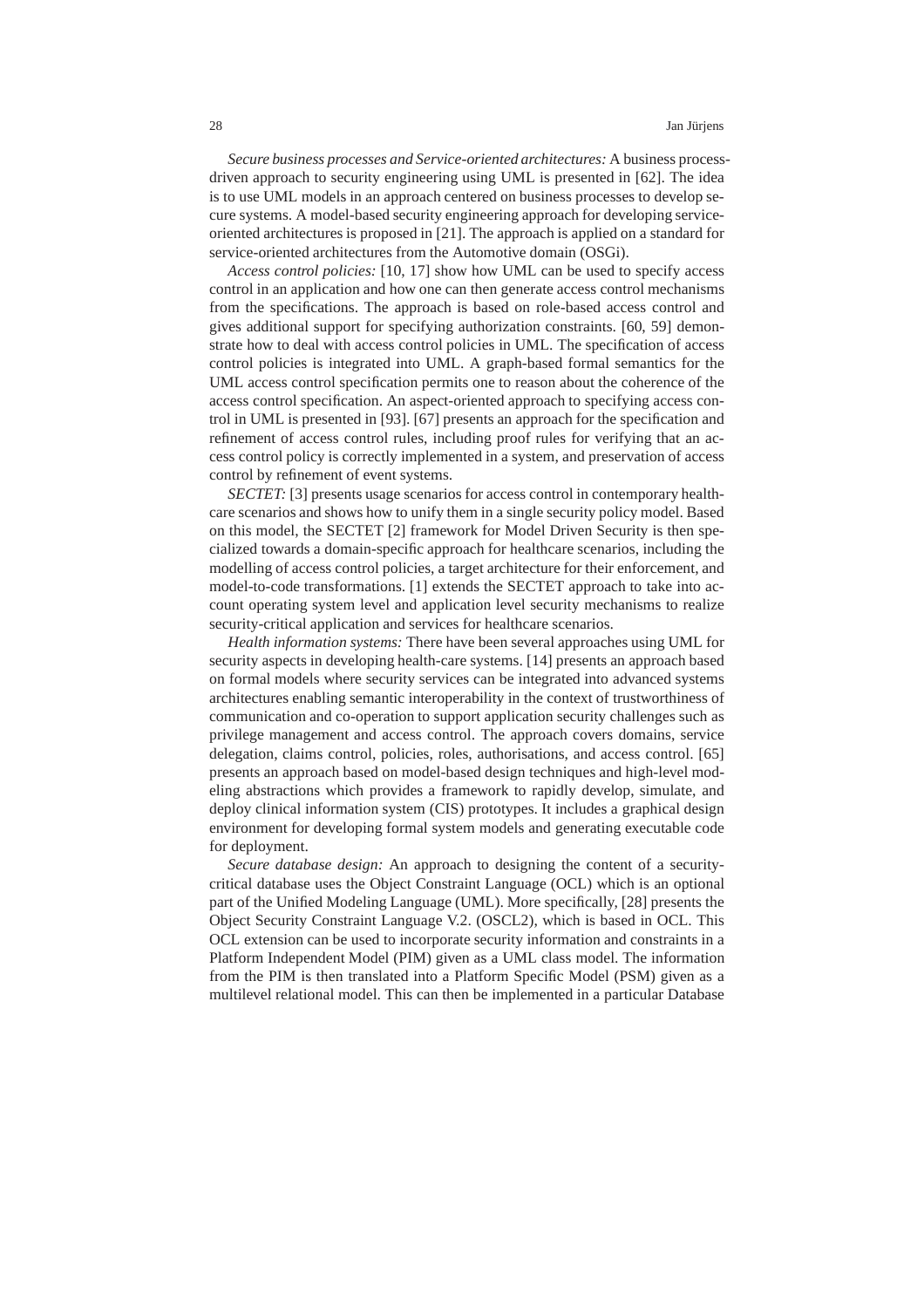Management System (DBMS), such as Oracle9i Label Security. These transformations can be done automatically or semi-automatically using OSCL2 compilers.

*Smart-card based applications:* [38, 68] present a method for the development of secure smartcard applications which includes UML models enriched by algebraic specifications, and dynamic logic for JavaCard verification. The approach is implemented in the KIV specification and verification system.

*Secure information flow:* [39] provides support for the use of UML with secrecy annotations so that the code produced from the UML models can be be validated by the Java information flow (Jif) language-based checker. [79] provides an approach which can analyze secure information properties in UML sequence diagrams.

## *2.2.2 Code-level Assurance against High-level Security Requirements*

Even if specifications exist for the implemented system, and even if these are formally analyzed, there is usually no guarantee that the implementation actually conforms to the specification. To deal with this problem, we can use the following approach: After specifying the system in the given notation (such as UMLsec) and verifying the model against the given security goals, we make sure that the implementation correctly implements the specification with techniques such as those explained below. Note that in addition it is often necessary to use dedicated tools to detect specialized weaknesses (such as buffer overflows), although this is not in scope of the current overview.

*Run-time Security Monitoring:* A simple and effective alternative is to insert security checks generated from the specification that remain in the code while in use, for example using the assertion statement that is part of the Java language [11]. These assertions then throw security exceptions when violated at run-time. In a similar way, this can also be done for C code.

*SERENITY:* The SERENITY approach provides dynamic runtime verification mechanisms that can monitor various security properties dynamically based on event calculus [63]. For example, they can monitor whether the assumptions made by a given security pattern is satisfied at the execution of the system. To achieve this, [82] proposes to use formal patterns that formalize frequently recurring system requirements as *security monitoring patterns*. Also, evolution tools record the operational data relevant for the Security and Dependability Patterns to obtain feed-back that can help improving the patterns.

*Model-based Test Generation:* For performance-intensive applications, it may be preferable not to leave the assertions active in the code. This can be done by making sure by extensive testing that the assertions are always satisfied, for example by generating the test sequences automatically from the specifications. Since complete test coverage is often infeasible, an approach that automatically selects those test cases that are particularly sensitive to the specified security requirements is sketched in [87, 53] (with respect to the formal semantics underlying UMLsec). Other work on testing crypto-protocols includes [36].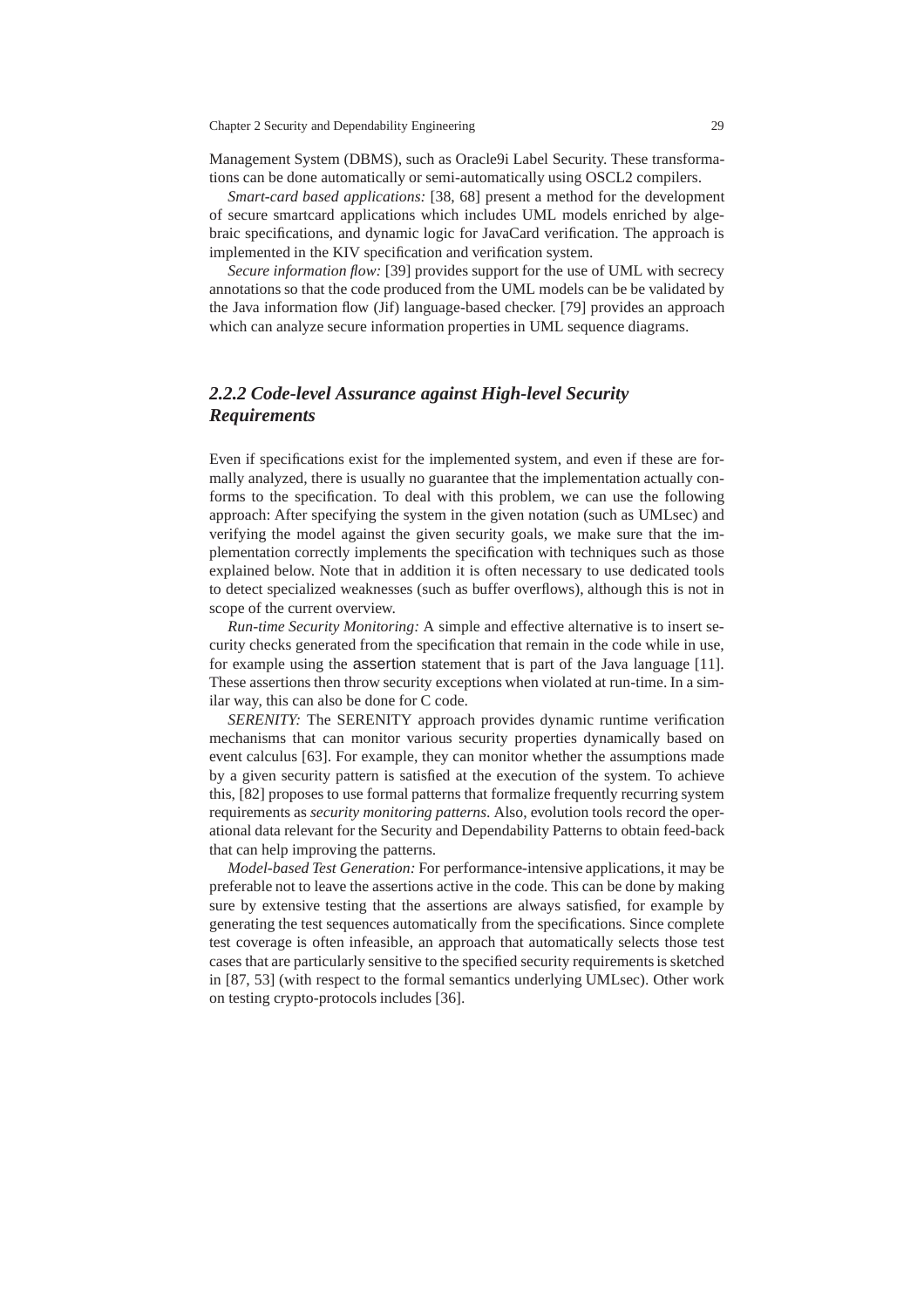*Formally verifying cryptoprotocol implementations:* For highly non-deterministic systems such as those using cryptography, testing can only provide assurance up to a certain degree. For higher levels of trustworthiness, it may therefore be desirable to establish that the code does enforce the security properties by a formal verification of the source code. There have recently been some approaches towards formally verifying implementations of crypto-protocols against high-level security requirements such as secrecy, for example [57, 35, 52, 13]. These works so far have aimed to verify implementations which were constructed with verification in mind (and in particular fulfill significant expectations on the way they are programmed) [35, 13], or deal only with simplified versions of legacy implementations [57, 52]. In related work, [71] investigates under which conditions it is sound to abstract from marshalling and unmarshalling operations on transmitted messages when verifying protocol specifications.

### *2.2.3 Analyzing Security Configurations*

There have also been some first steps towards linking model-based security engineering approaches with the automated analysis of security-critical configuration data. For example, a tool that automatically check SAP R/3 user permissions for security policy rules formulated as UML specifications are presented in [40]. Because of its modular architecture and its standardized interfaces, the tool can be adapted to check security constraints in other kinds of application software, such as firewalls or other access control configurations.

### *2.2.4 Industrial Applications*

An overview on industrial applications of model-based security engineering in practice can be found in [5]. We list some examples below.

*German Health Card architecture:* Ongoing work for the German health telematics platform using a model-driven architectural framework and a security infrastructure based on Electronic Health Records and multifunctional Electronic Health Cards is presented in [15]. A security analysis of the German Health Card Architecture using UMLsec is reported in [54].

*Electronic purses:* UMLsec was applied to a security analysis of the Common Electronic Purse Specifications (CEPS), a candidate for a globally interoperable electronic purse standard supported by organizations representing 90 % of the world's electronic purse cards (including Visa International). Three significant security weaknesses were found in the purchase and load transaction protocols, improvements to the specifications were proposed, and it was shown that these are secure [56]. There was also a security analysis of a prototypical Java Card implementation of CEPS. A method for the development of secure smartcard applications which includes UML models and is implemented in the KIV specification and ver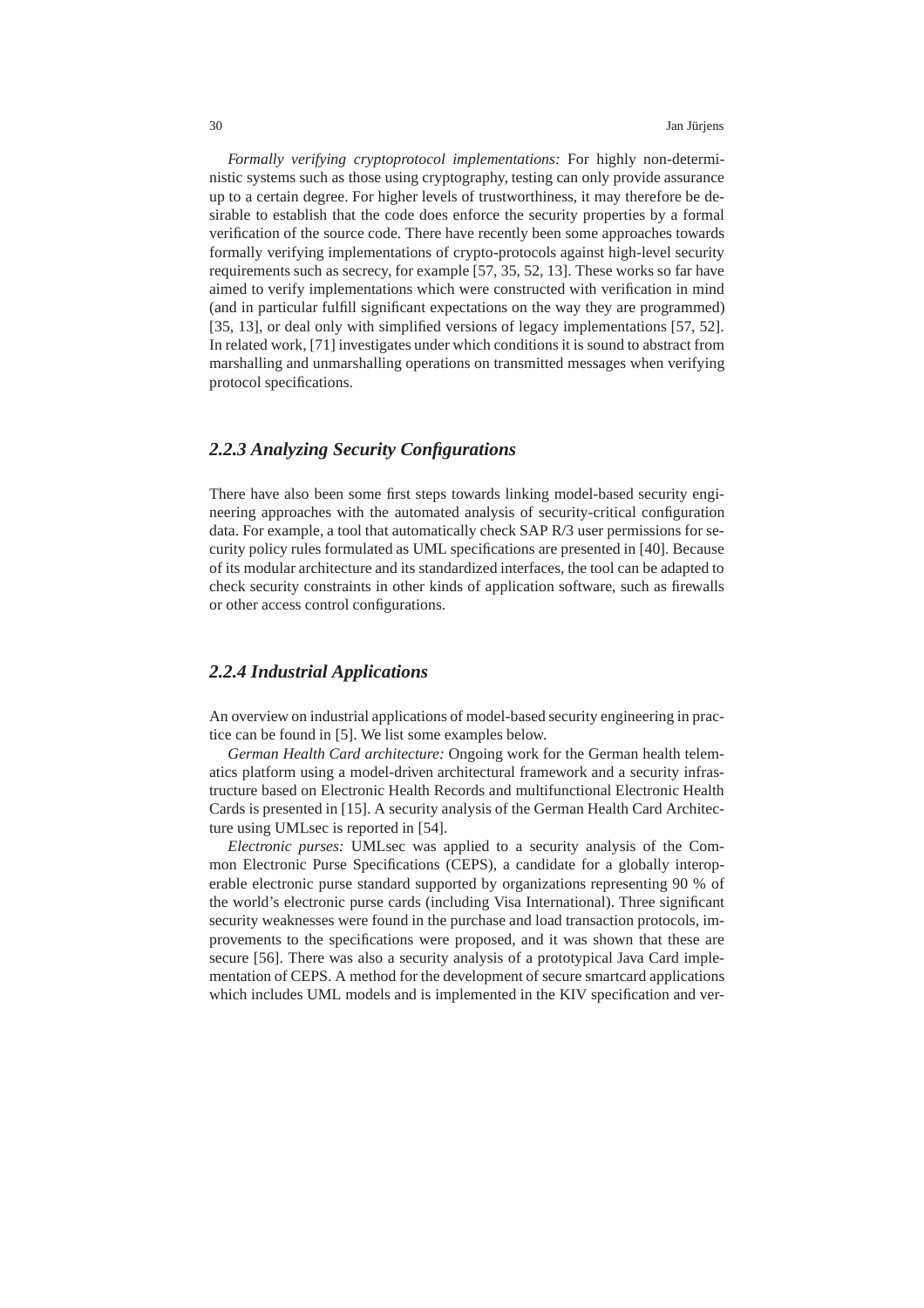Chapter 2 Security and Dependability Engineering 31

ification system [38, 68] was applied to the specification of the Mondex electronic purse.

*Intranet information systems:* An application of UMLsec to information systems in an intranet at BMW is reported in [12]. There the use of single-sign-on mechanisms was central, so the application of UMLsec was targeted to demonstrating that it was used correctly within the system context.

*Biometric authentication:* For a project with an industrial partner, UMLsec was chosen to support the development of a biometric authentication system at the specification level, where three significant security flaws were found [51]. It was also applied to the source-code level for a prototypical implementation constructed from the specification.

*Web-based banking application:* In a project with a German bank, model-based security engineering was applied to a web-based banking application to be used by customers to fill out and sign digital order forms [50]. The personal data in the forms must be kept confidential, and orders securely authenticated. The system uses a proprietary client authentication protocol layered over an SSL connection supposed to provide confidentiality and server authentication. Using the MBSE approach, the system architecture and the protocol were specified and verified with regard to the relevant security requirements.

### **2.3 Outlook**

Given the current insatisfactory state of computer security in practice, model-based security engineering seems a promising approach, since it enables developers who are not experts in security to make use of security engineering knowledge encapsulated in a widely used design notation. Since there are many highly subtle security requirements which can hardly be verified with the "naked eye", even security experts may profit from this approach. Thus one can avoid mistakes that are difficult to find by testing alone, such as breaches of subtle security requirements, as well as the disadvantages of the "penetrate-and-patch" approach. Since preventing security flaws early in the system life-cycle can significantly reduce costs, this gives a potential for developing securer systems in a cost-efficient way. Model-based security engineering has been successfully applied in various industrial projects. The approach has been generalized to other application domains such as real-time and dependability. Experiences show that the approach is adequate for use in practice, after relatively little training. As a consequence, model-based security engineering is now also considered an important emerging technology by industrial think-tanks (cf. e.g. [30]).

Due to space restriction, the current overview can only provide very limited detail or completeness. More comprehensive overviews on model-based security engineering and secure software engineering include [43, 73].

Some examples for open problems that remain:

*Tracing security requirements:* From a practical point of view, the construction of trustworthy security-critical systems would be significantly facilitated if one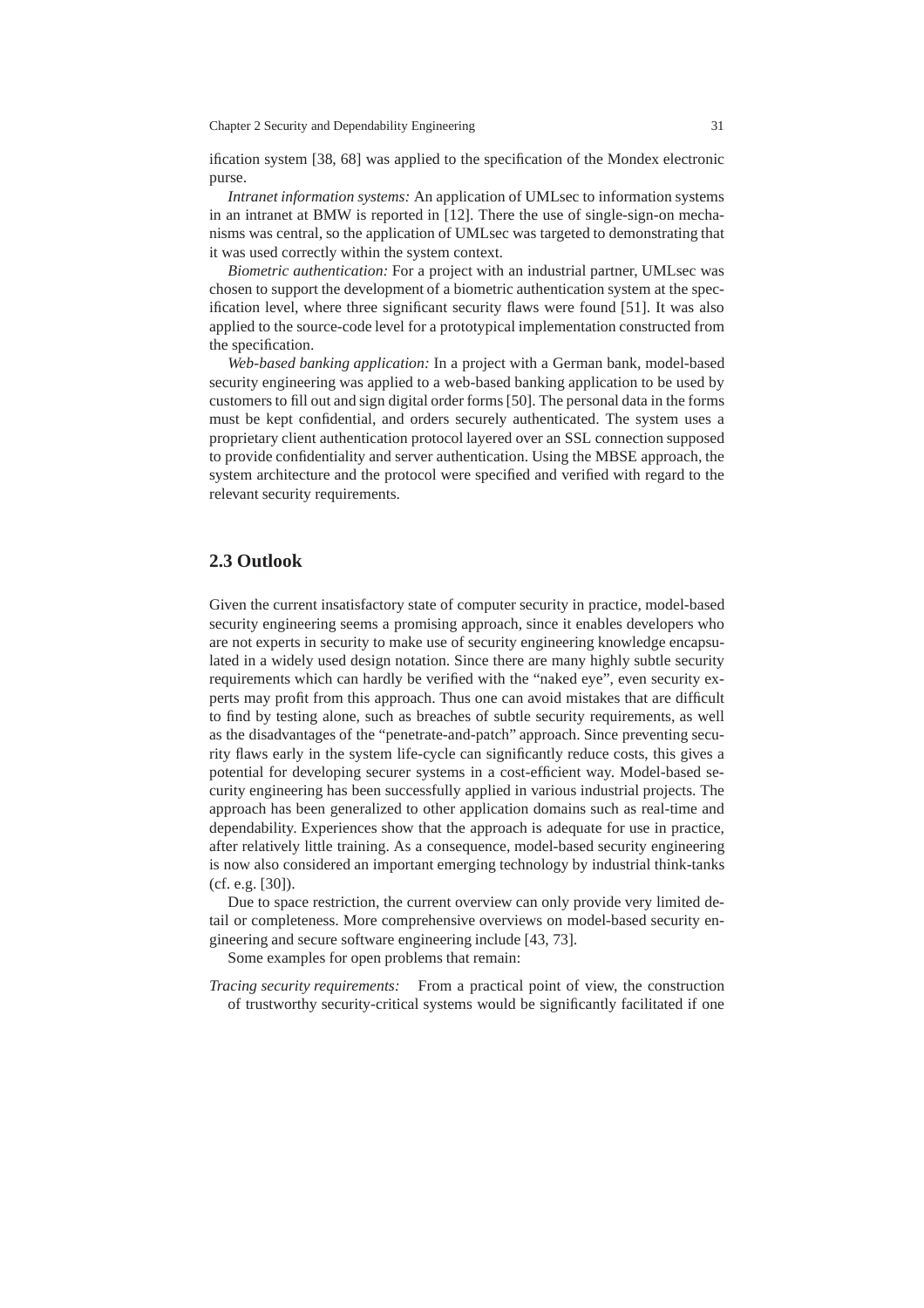would have a practically feasible approach for tracing security requirements through the system lifecycle phases (cf. Fig. 3.1). A first step in that direction is presented in [92].

- *Preservation of security properties:* Despite some early advances into this question [44, 45] there is so far relatively little known about the preservation of security properties when using design and analysis techniques such as the modular composition or decomposition, refinement or abstraction, or horizontal resp. vertical layering of system parts (cf. Fig. 3.2).
- *Security verification of legacy systems:* A major open problem is to verify complex legacy implementations against high-level security properties in a practically feasible way. Again, some steps in that direction were reported in Sect. 2.2.2.
- *Security vs. other non-functional requirements / feature interaction:* Another open problem is how to reconcile security requirements with other non-functional requirements, which may be orthogonal or even in conflict. First examples regarding performance properties can be found in [18, 31, 89].

Further recommendations for future research, and for improvements of secure software engineering in practice, can be found e.g. in [88, 86].

### **References**

- 1. Agreiter B, Alam M, Hafner M, Seifert J-P , and Zhang X (2007). Model driven configuration of secure operating systems for mobile applications in healthcare. In Sztipanovits et al. [83].
- 2. Alam M, Hafner M, and Breu R (2007). Model-driven security engineering for trust management in SECTET. Journal of Software, 2(1).
- 3. Alam M, Hafner M, Memon M, and Hung P (2007). Modeling and enforcing advanced access control policies in healthcare systems with SECTET. In Sztipanovits et al. [83].
- 4. Anderson R (2001). Security Engineering: A Guide to Building Dependable Distributed Systems. John Wiley & Sons, New York.
- 5. Apvrille A and Pourzandi M (2005). Secure software development by example. IEEE Security & Privacy, 3(4):10–17.
- 6. Arenas A, Aziz B, Bicarregui J, Matthews B, and Yang EY (2008). Modelling security properties in a grid-based operating system with anti-goals. In ARES [42]: 1429–1436.
- 7. Basin DA, Clavel M, Doser J, Egea M (2007). A Metamodel-Based Approach for Analyzing Security-Design Models. MoDELS 2007: 420–435.
- 8. Breu R, Burger K, Hafner M, Jürjens J, Popp G, Wimmel G, Lotz V (2003). Key Issues of a Formally Based Process Model for Security Engineering. In Sixteenth Intern. Conference on Software & Systems Engineering & their Applications (ICSSEA 2003).
- 9. Baldwin A, Beres Y, Shiu S, and Kearney P (2006). A model based approach to trust, security and assurance. BT Technology Journal, 24(4):53–68.
- 10. Basin DA, Doser J, and Lodderstedt T (2006). Model driven security: From UML models to access control infrastructures. ACM Trans. Softw. Eng. Methodol., 15(1): 39–91.
- 11. Bauer A and Jürjens J (2008). Security protocols, properties, and their monitoring. In Bart De Win, Seok-Won Lee, and Mattia Monga, editors, SESS: 33–40. ACM.
- 12. Best B, Jürjens J, and Nuseibeh B (2007). Model-based security engineering of distributed information systems using UMLsec. In ICSE. ACM.
- 13. Bhargavan K, Fournet C, Gordon AD, and Tse S (2006). Verified interoperable implementations of security protocols. In CSFW: 139–152. IEEE Computer Society.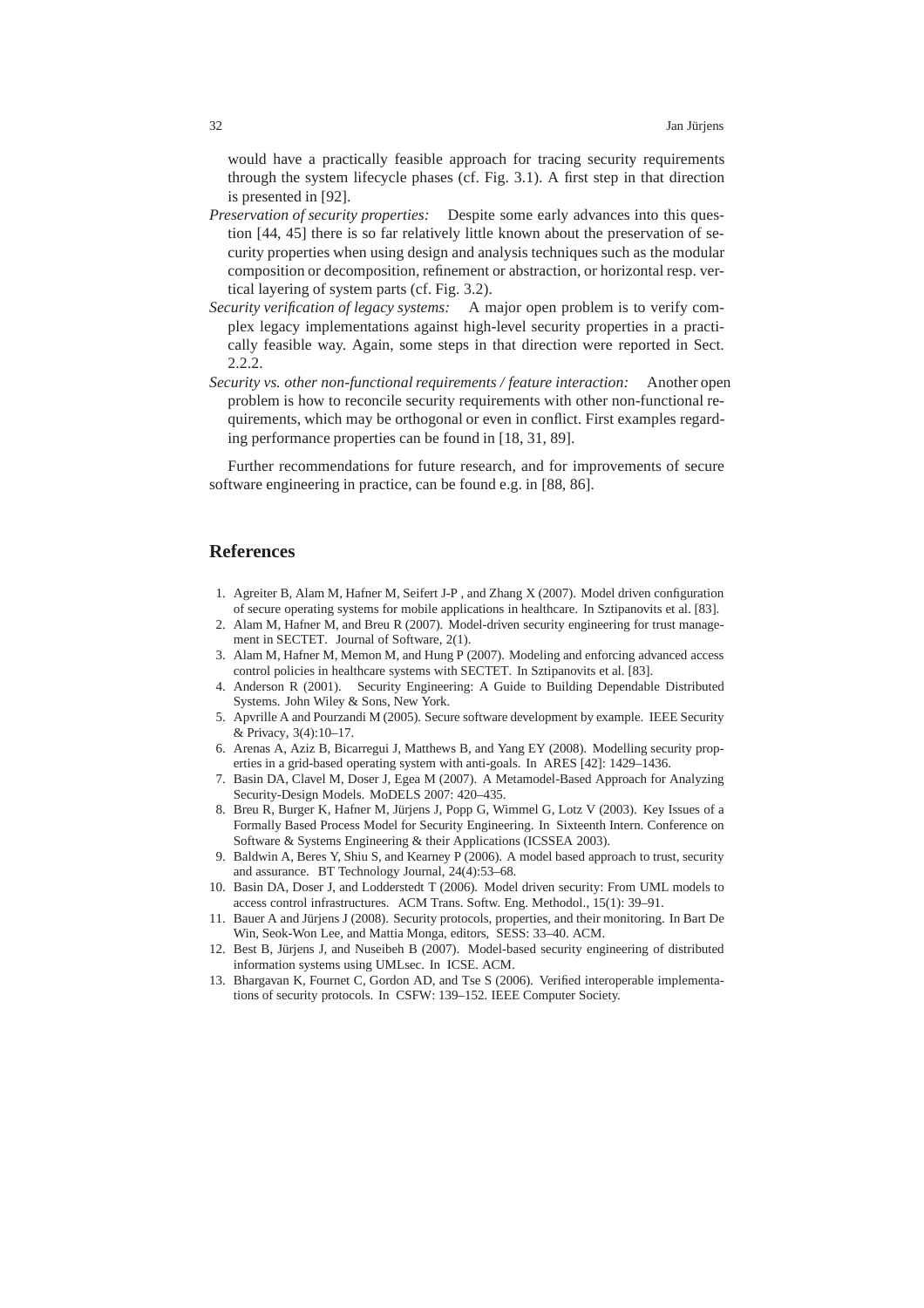Chapter 2 Security and Dependability Engineering 33

- 14. Blobel B, Nordberg R, Davis JM, and Pharow P (2006). Modelling privilege management and access control. International Journal of Medical Informatics, 75(8): 597–623.
- 15. Blobel B and Pharow P (2007). A model-driven approach for the german health telematics architectural framework and security infrastructure. International Journal of Medical Informatics, 76(2–3): 169–175.
- 16. Boehm BW (1981). Software Engineering Economics. Prentice Hall, Englewood Cliffs, NJ.
- 17. Brucker AD, Doser J, and Wolff B (2006). A model transformation semantics and analysis methodology for SecureUML. In MoDELS 2006, volume 4199 of LNCS: 306–320. Springer.
- 18. Buchholtz M, Gilmore S, Haenel V, and Montangero C (2005). End-to-end integrated security and performance analysis on the DEGAS Choreographer Platform. In FM 2005, volume 3582 of LNCS: 286–301. Springer.
- 19. Crook R, Ince DC, Lin L, and Nuseibeh B (2002). Security requirements engineering: When anti-requirements hit the fan. In RE 2002: 203–205. IEEE.
- 20. Daskala B and Maghiros I (2007). D1gital Territ0ries Towards the protection of public and private space in a digital and Ambient Intelligence environment. Institute for Prospective Technological Studies (IPTS).
- 21. Deubler M, Grünbauer J, Jürjens J, and Wimmel G (2004). Sound development of secure service-based systems. In ICSOC 2004: 115–124. ACM.
- 22. Devanbu P and Stubblebine S (2000). Software engineering for security: a roadmap. In The Future of Software Engineering (ICSE 2000): 227–239.
- 23. Dimitrakos T, Ritchie B, Raptis D, Aagedal JØ , den Braber F, Stølen K, and Houmb SH (2002). Integrating model-based security risk management into ebusiness systems development: The CORAS approach. In Second IFIP Conference on E-Commerce, E-Business, E-Government (I3E 2002): 159–175. Kluwer.
- 24. Eckert C and Marek D (1997). Developing secure applications: A systematic approach. In 13th International Conference on Information Security (SEC 1998): 267–279.
- 25. Elahi G and Yu E (2007). A goal oriented approach for modeling and analyzing security trade-offs. In ER 2007, volume 4801 of LNCS: 375–390. Springer.
- 26. Fernandez EB and Hawkins JC (1997). Determining role rights from use cases. In Workshop on Role-Based Access Control: 121–125. ACM.
- 27. Fernandez EB, Larrondo-Petrie MM, Sorgente T, and VanHilst M (2006). A methodology to develop secure systems using patterns. In H Mouratidis and P Giorgini, editors, Integrating security and software engineering: Advances and future vision, chapter 5: 107–126. IDEA Press.
- 28. Fernández-Medina E and Piattini M (2004). Extending OCL for secure database development. In UML 2004, LNCS: 380–394. Springer.
- 29. Flechais I, Mascolo C, and Sasse MA (2007). Integrating security and usability into the requirements and design process. International Journal of Electronic Security and Digital Forensics, 1(1):12–26.
- 30. Model-driven security: Enabling a real-time, adaptive security infrastructure. Gartner Briefing G00151498, 21 Sep. 2007.
- 31. Gilmore S, Haenel V, Kloul L, and Maidl M (2005). Choreographing security and performance analysis for web services. In EPEW/WS-FM 2005, volume 3670 of LNCS: 200–214. Springer.
- 32. Giorgini P, Massacci F, and Mylopoulos J (2003). Requirement engineering meets security: A case study on modelling secure electronic transactions by VISA and Mastercard. In I.-Y. Song, S. W. Liddle, T. W. Ling, and P Scheuermann, editors, 22nd International Conference on Conceptual Modeling (ER 2003), volume 2813 of LNCS: 263–276. Springer.
- 33. Giorgini P, Massacci F, Mylopoulos J, and Zannone N (2005). Modeling security requirements through ownership, permission and delegation. In RE: 167–176. IEEE Computer Society.
- 34. Gollmann D (2000). On the verification of cryptographic protocols a tale of two committees. In S Schneider and P Ryan, editors, Workshop on Security Architectures and Information Flow, volume 32 of ENTCS. Elsevier.
- 35. Goubault-Larrecq J and Parrennes F (2005). Cryptographic protocol analysis on real c code. In VMCAI'05, LNCS. Springer.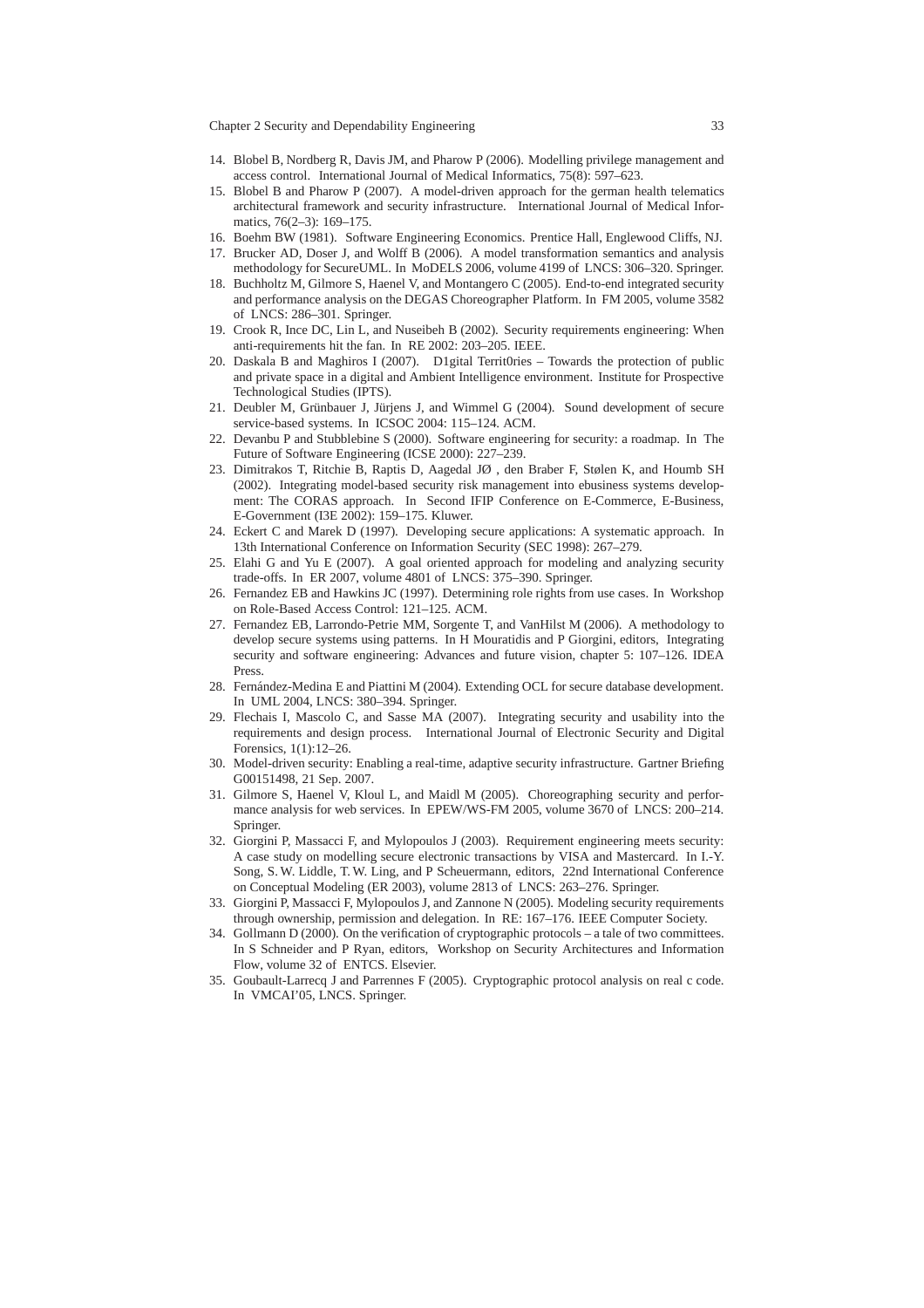- 36. Gürgens S and Peralta R (2000). Validation of cryptographic protocols by efficient automated testing. In James N. Etheredge and Bill Z. Manaris, editors, FLAIRS Conference: 7–12. AAAI Press.
- 37. Haley CB, Laney RC, Moffett JD, and Nuseibeh B (2008). Security requirements engineering: A framework for representation and analysis. IEEE Trans. Software Eng., 34(1):133–153.
- 38. Haneberg D, Reif W, and Stenzel K (2002). A method for secure smartcard applications. In Hélène Kirchner and Christophe Ringeissen, editors, AMAST, volume 2422 of Lecture Notes in Computer Science: 319–333. Springer.
- 39. Heldal R and Hultin F (2003). Bridging model-based and language-based security. In E Snekkenes and D Gollmann, editors, 8th European Symposium on Research in Computer Security (ESORICS 2003), volume 2808 of LNCS: 235–252. Springer.
- 40. Höhn S and Jürjens J (2008). Rubacon: automated support for model-based compliance engineering. In Robby, editor, ICSE: 875–878. ACM.
- 41. Houmb SH, Georg G, France RB, Bieman JM, and Jürjens J (2005). Cost-benefit trade-off analysis using BBN for aspect-oriented risk-driven development. In ICECCS: 195–204. IEEE Computer Society.
- 42. IEEE. 3rd Int Conference on Availability, Reliability and Security (ARES 2008), 2008.
- 43. Jayaram KR and Mathur A (2005). Software engineering for secure software state of the art: A survey. Technical Report CERIAS-TR-2005-67, SERC-TR-279, CERIAS, Purdue.
- 44. Jürjens J (2000). Secure information flow for concurrent processes. In C Palamidessi, editor, CONCUR 2000 (11th International Conference on Concurrency Theory), volume 1877 of LNCS: 395–409. Springer.
- 45. Jürjens J (2001). Secrecy-preserving refinement. In International Symposium on Formal Methods Europe (FME), volume 2021 of LNCS: 135–152. Springer.
- 46. Jürjens J (2001). Towards development of secure systems using UMLsec. In H Hußmann, editor, 4th International Conference on Fundamental Approaches to Software Engineering (FASE), volume 2029 of LNCS: 187–200. Springer. Also Oxford University Computing Laboratory TR-9-00 (November 2000), http://web.comlab.ox.ac.uk/oucl/publications/tr/tr-9-00.html.
- 47. Jürjens J (2002). UMLsec: Extending UML for secure systems development. In 5th Int Conf on the Unified Modeling Language (UML), LNCS. Springer.
- 48. Jürjens J (2002). Formal Semantics for Interacting UML subsystems. In Formal Methods for Open Object-Based Distributed Systems (FMOODS 2002), IFIP, Kluwer: 29–43.
- 49. Jürjens J, Shabalin P (2004). Automated Verification of UMLsec Models for Security Requirements. In 7th Intern. Conference on The Unified Modeling Language (UML 2004), Lecture Notes in Computer Science: 142–155. Springer.
- 50. Jürjens J (2005). Secure Systems Development with UML. Springer.
- 51. Jürjens J (2005). Sound methods and effective tools for model-based security engineering with UML. In 27th Int Conf on Softw Engineering. IEEE.
- 52. Jürjens J (2006). Security analysis of crypto-based Java programs using automated theorem provers. In S Easterbrook and S Uchitel, editors, 21st IEEE/ACM International Conference on Automated Software Engineering (ASE 2006). ACM.
- 53. Jürjens J (2009). A domain-specific language for cryptographic protocols based on streams. To appear, Journal of Logic and Algebraic Programming (JLAP): 54–73.
- 54. Jürjens J and Rumm R (2008). Model-based security analysis of the German Health Card architecture. Methods of Information in Medicine, vol. 47, 5: 409–416. Special section on Model-based Development of Trustworthy Health Information Systems.
- 55. Jürjens J and Shabalin P (2007). Tools for secure systems development with UML. Intern. Journal on Software Tools for Technology Transfer, 9(5–6):527–544. Invited submission to the special issue for FASE 2004/05.
- 56. Jürjens J, Wimmel G (2001). Security Modelling for Electronic Commerce: The Common Electronic Purse Specifications. In Towards the E-Society: E-Commerce, E-Business, and E-Government. Intern. Federation for Information Processing (IFIP), Kluwer Academic Publishers: 489–506. First IFIP Conference on E-Commerce, E-Business, and E-Government (I3E 2001).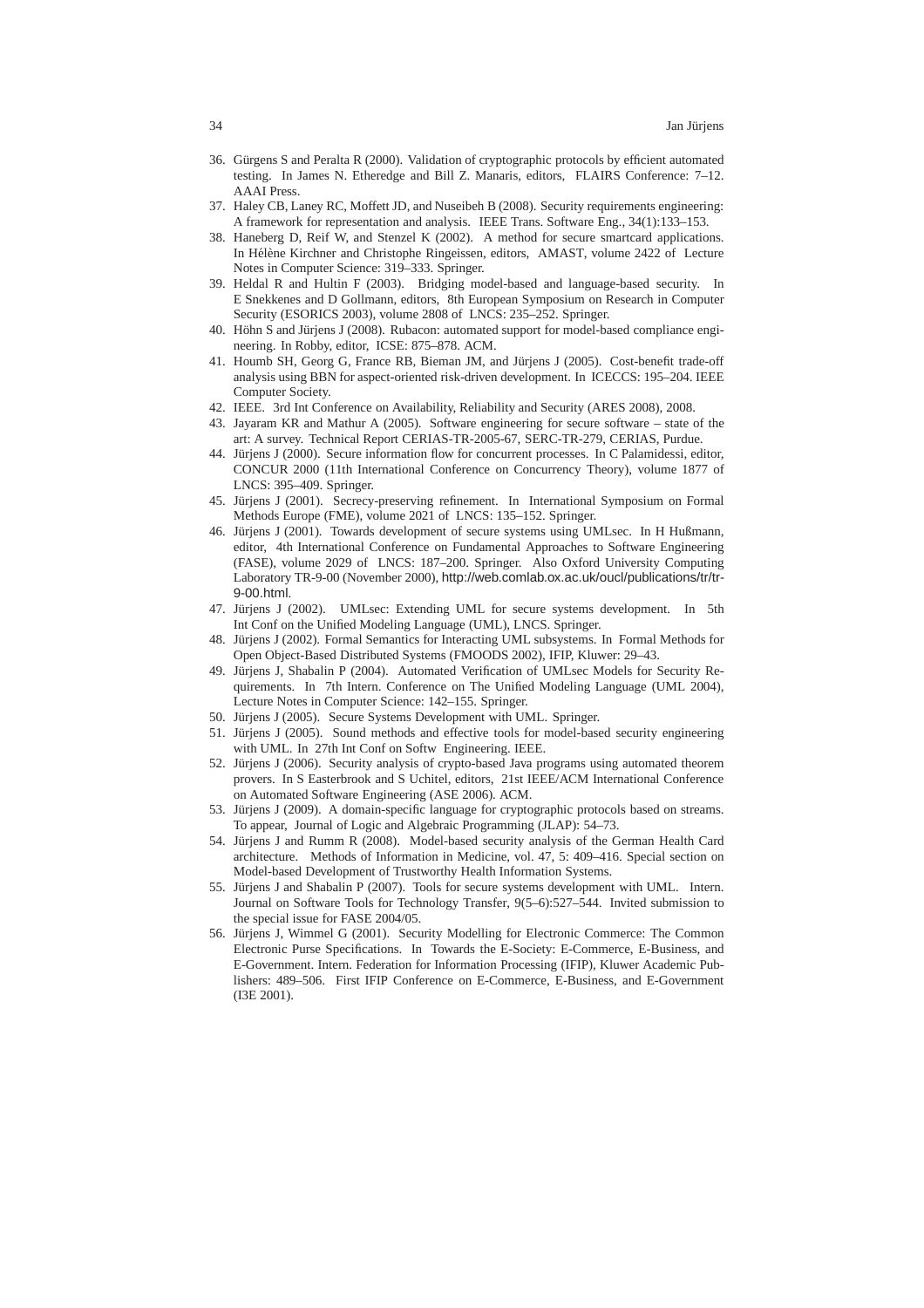- 57. Jürjens J and Yampolskiy M (2005). Code security analysis with assertions. In D.F. Redmiles, T Ellman, and A Zisman, editors, 20th IEEE/ACM International Conference on Automated Software Engineering (ASE 2005): 392–395. ACM.
- 58. Kearney P and Brügger L (2007). A risk-driven security analysis method and modelling language. BT Technology Journal, 25(1).
- 59. Koch M and Parisi-Presicce F (2006). UML specification of access control policies and their formal verification. Software and System Modeling, 5(4):429–447.
- 60. Kolarczyk S, Koch M, Löhr K-P, and Pauls K (2006). SecTOOL supporting requirements engineering for access control. In Günter Müller, editor, ETRICS, volume 3995 of Lecture Notes in Computer Science: 254–267. Springer.
- 61. Lotz V (1997). Threat scenarios as a means to formally develop secure systems. Journal of Computer Security, 5(1):31–68.
- 62. Maña A, Montenegro JA, Rudolph C, and Vivas JL (2003). A business process-driven approach to security engineering. In DEXA Workshops: 477–481. IEEE Computer Society.
- 63. Maña A, Rudolph C, Spanoudakis G, Lotz V, Massacci F, Melideo M, and López-Cobo J-M (2006). Security engineering for Ambient Intelligence: A manifesto. In H Mouratidis, editor, Integrating Security and Software Engineering: Advances and Future Vision. Idea Group.
- 64. Massacci F, Mylopoulos J, and Zannone N (2007). Computer-aided support for secure tropos. Autom. Softw. Eng., 14(3):341–364.
- 65. Mathe J, Duncavage S, Werner J, Malin B, Ledeczi A, and Sztipanovits J (2007). Implementing a model-based design environment for clinical information systems. In Sztipanovits et al. [83].
- 66. McGraw G (2006). Software Security: Building Security In. Addison Wesley.
- 67. Méry D and Merz S (2007). Specification and refinement of access control. J. UCS, 13(8):1073–1093.
- 68. Moebius N, Haneberg D, Reif W, and Schellhorn G (2007). A modeling framework for the development of provably secure e-commerce applications. In ICSEA: 8. IEEE Computer Society.
- 69. Mouratidis H, Giorgini P, and Manson GA (2003). Integrating security and systems engineering: Towards the modelling of secure information systems. In J Eder and M Missikoff, editors, 15th International Conference on Advanced Information Systems Engineering (CAiSE 2003), volume 2681 of LNCS: 63–78. Springer.
- 70. Mouratidis H, Jürjens J, and Fox J (2006). Towards a comprehensive framework for secure systems development. In 18th International Conference on Advanced Information Systems Engineering (CAiSE 2006), LNCS. Springer.
- 71. Pironti A, Sisto R (2008). Soundness Conditions for Message Encoding Abstractions in Formal Security Protocol Models. In ARES 2008: 72–79.
- 72. Ray I, France RB, Li N, and Georg G (2004). An aspect-based approach to modeling access control concerns. Information & Software Technology, 46(9):575–587.
- 73. Redwine S (2007). Introduction to modeling tools for software security. In: Build Security In – Setting a Higher Standard for Software Assurance. Software Engineering Institute (SEI), Carnegie Mellon University. Available at https://buildsecurityin.uscert.gov/daisy/bsi/articles/tools/modeling/698-BSI.html.
- 74. Rosado DG, Fernández-Medina E, Piattini M, and Gutiérrez C (2006). A study of security architectural patterns. In ARES: 358–365. IEEE Computer Society.
- 75. Saltzer J and Schroeder M (1975). The protection of information in computer systems. Proceedings of the IEEE, 63(9):1278–1308.
- 76. Santen T (2006). Stepwise development of secure systems. In Janusz Górski, editor, SAFE-COMP, volume 4166 of Lecture Notes in Computer Science: 142–155. Springer.
- 77. Santen T, Heisel M, and Pfitzmann A (2002). Confidentiality-preserving refinement is compositional – sometimes. In Dieter Gollmann, Günter Karjoth, and Michael Waidner, editors, ESORICS, volume 2502 of Lecture Notes in Computer Science: 194–211. Springer.
- 78. Schneider F, editor (1999). Trust in Cyberspace. National Academy Press, Washington, DC. Available at http://www.nap.edu/readingroom/books/trust.
- 79. Seehusen F and Stølen K (2006). Information flow property preserving transformation of UML interaction diagrams. In David F. Ferraiolo and Indrakshi Ray, editors, SACMAT: 150–159. ACM.